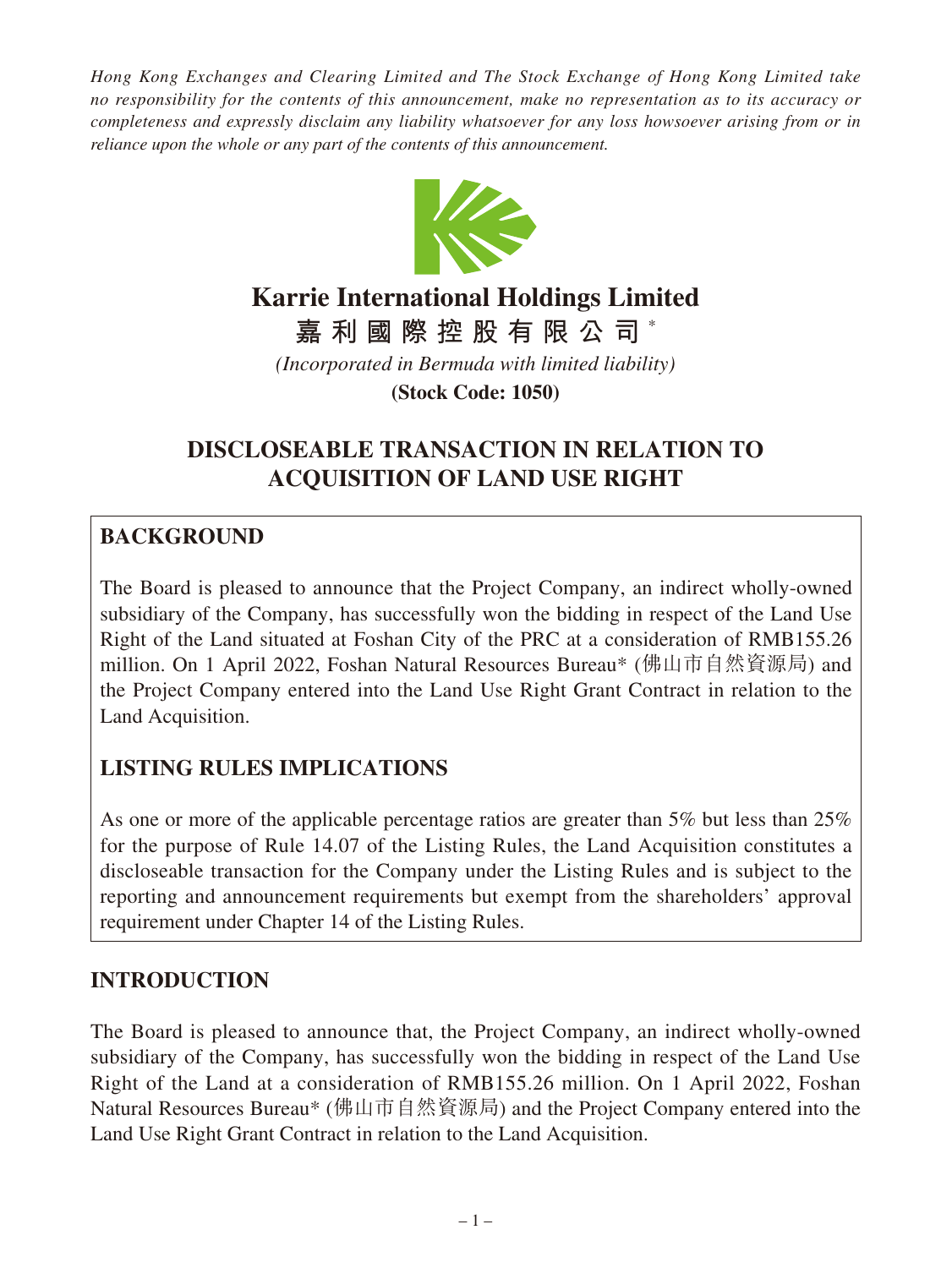To the best of the knowledge, information and belief of the Directors after making all reasonable enquiry, Foshan Natural Resources Bureau and its ultimate beneficial owner(s) are Independent Third Parties.

### **DETAILS OF THE LAND**

The Land is situated at Hecheng Neighbourhood, Gaoming District, Guangdong Province, Foshan City, the PRC, north to Fulong Bridge and west to Fuhe Road (中國廣東省佛山 市高明區荷城街道富龍大橋以北、荷富路以西) with a total site area of approximately 34,447.69 sq.m. and a maximum gross floor area of approximately 96,453.53 sq.m.. The Land is for residential use with a term of 70 years, compatible with retail commercial, wholesale market, catering, hotel and business and financial use with a term of 40 years.

#### **CONSIDERATION**

Pursuant to the Land Use Right Grant Contract, the Consideration of RMB155.26 million shall be paid by the Project Company in the following manner:

- (1) 50% of the Consideration shall be settled on or before 25 April 2022; and
- (2) the remaining 50% of the Consideration shall be settled on or before 27 March 2023.

The Project Company has already paid an amount of RMB31.06 million as security deposit for the bidding, which shall form part of the Consideration. The Consideration was arrived at through public bidding after taking into account the minimum bid price, the current market conditions and the location of the Land. The Consideration shall be settled by the Project Company in cash.

#### **REASONS FOR AND BENEFITS OF THE LAND ACQUISITION**

The Land is located in Gaoming District, Foshan City, where the planned Pearl Delta River International Airport is scheduled to be located at along with other large-scale transport infrastructures expected to be developed for the region. The four-in-one transportation network of "sea, land, air and rail" to be built at Gaoming District is expected to lead to rapid development of the region, and the Land, benefiting from such development, is likely to have potential to appreciate in value. The Group intends to develop residential properties on the Land and the Land Acquisition is conducted in the ordinary and usual course of business of the Group. In view of the location and the designated use of the Land, the Directors consider that the Land Acquisition is in line with the business development strategy and planning of the Group. The Directors (including independent non-executive Directors) consider that the Land Acquisition is carried out in the ordinary and usual course of business and are on normal commercial terms which are fair and reasonable and in the interests of the Shareholders as a whole.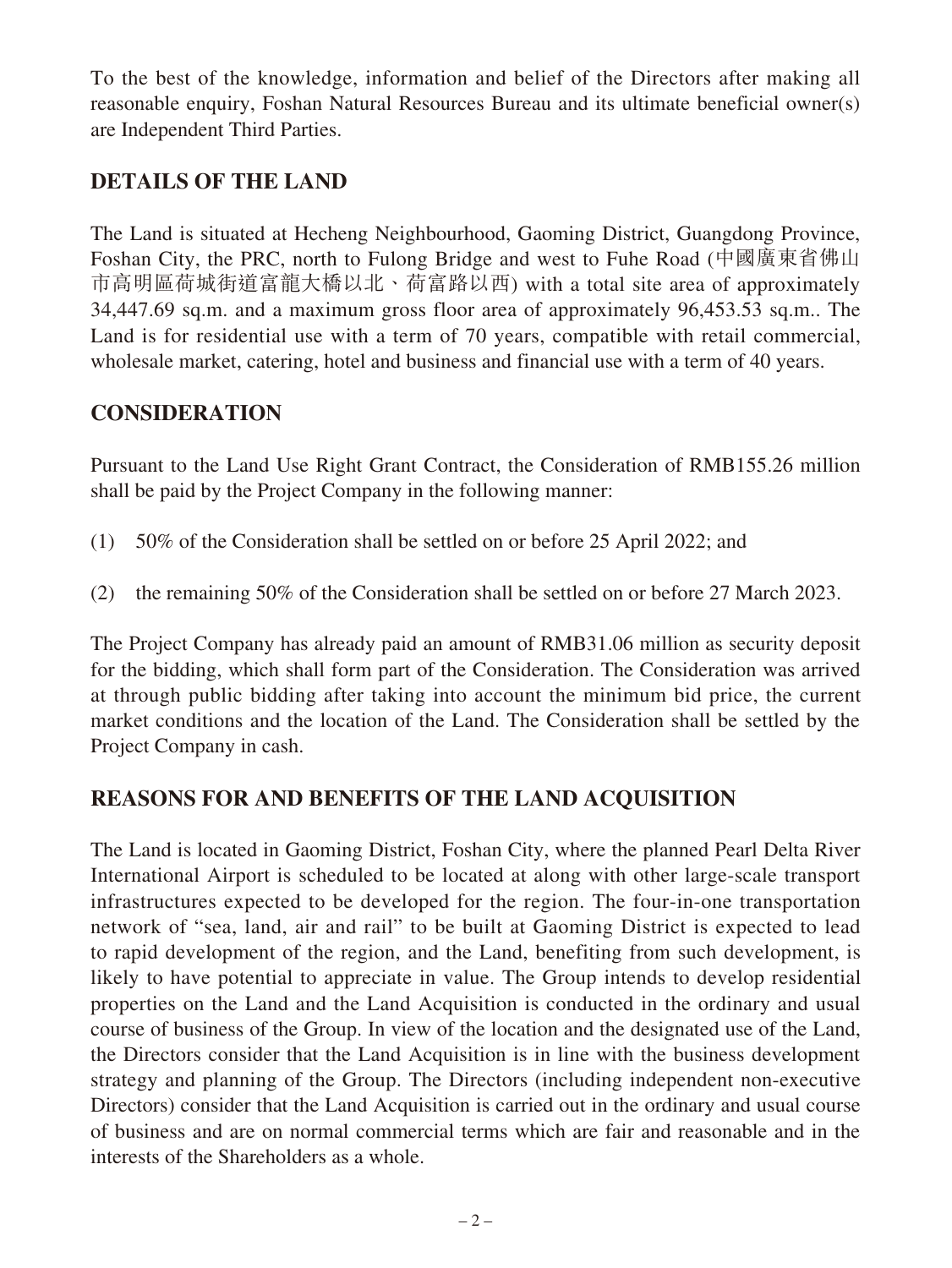#### **INFORMATION OF THE GROUP AND THE PARTIES**

The Group is principally engaged in metal and plastic business, electronic manufacturing services business, and real estate business. The Project Company is an indirect wholly-owned subsidiary of the Company established in the PRC and is principally engaged in property development in the PRC.

Foshan Natural Resources Bureau is a department of Foshan City government which is in charge of the urban renewal of Foshan City, Guangdong Province, the PRC.

#### **LISTING RULES IMPLICATIONS**

As one or more of the applicable percentage ratios are greater than 5% but less than 25% for the purpose of Rule 14.07 of the Listing Rules, the Land Acquisition constitutes a discloseable transaction for the Company under the Listing Rules and is subject to the reporting and announcement requirements but exempt from the shareholders' approval requirement under Chapter 14 of the Listing Rules.

#### **DEFINITIONS**

In this announcement, unless the context otherwise requires, the following expressions shall have he following meanings:

| "Board"                        | the board of Directors                                                                                                                                                                                                                      |
|--------------------------------|---------------------------------------------------------------------------------------------------------------------------------------------------------------------------------------------------------------------------------------------|
| "Company"                      | Karrie International Holdings Limited, a company incorporated<br>in Bermuda with limited liability, the shares of which are listed<br>on the Main Board of the Stock Exchange (Stock Code: 1050)                                            |
| "Consideration"                | the consideration of RMB155.26 million, being the total<br>consideration for the Land Acquisition                                                                                                                                           |
| "Group"                        | the Company and its subsidiaries                                                                                                                                                                                                            |
| "Hong Kong"                    | the Hong Kong Special Administrative Region of the PRC                                                                                                                                                                                      |
| "Independent Third<br>Parties" | person or company who/which are not connected with (within<br>the meaning of the Listing Rules) and are independent of the<br>directors, chief executive and substantial shareholders of the<br>Group or any of their respective associates |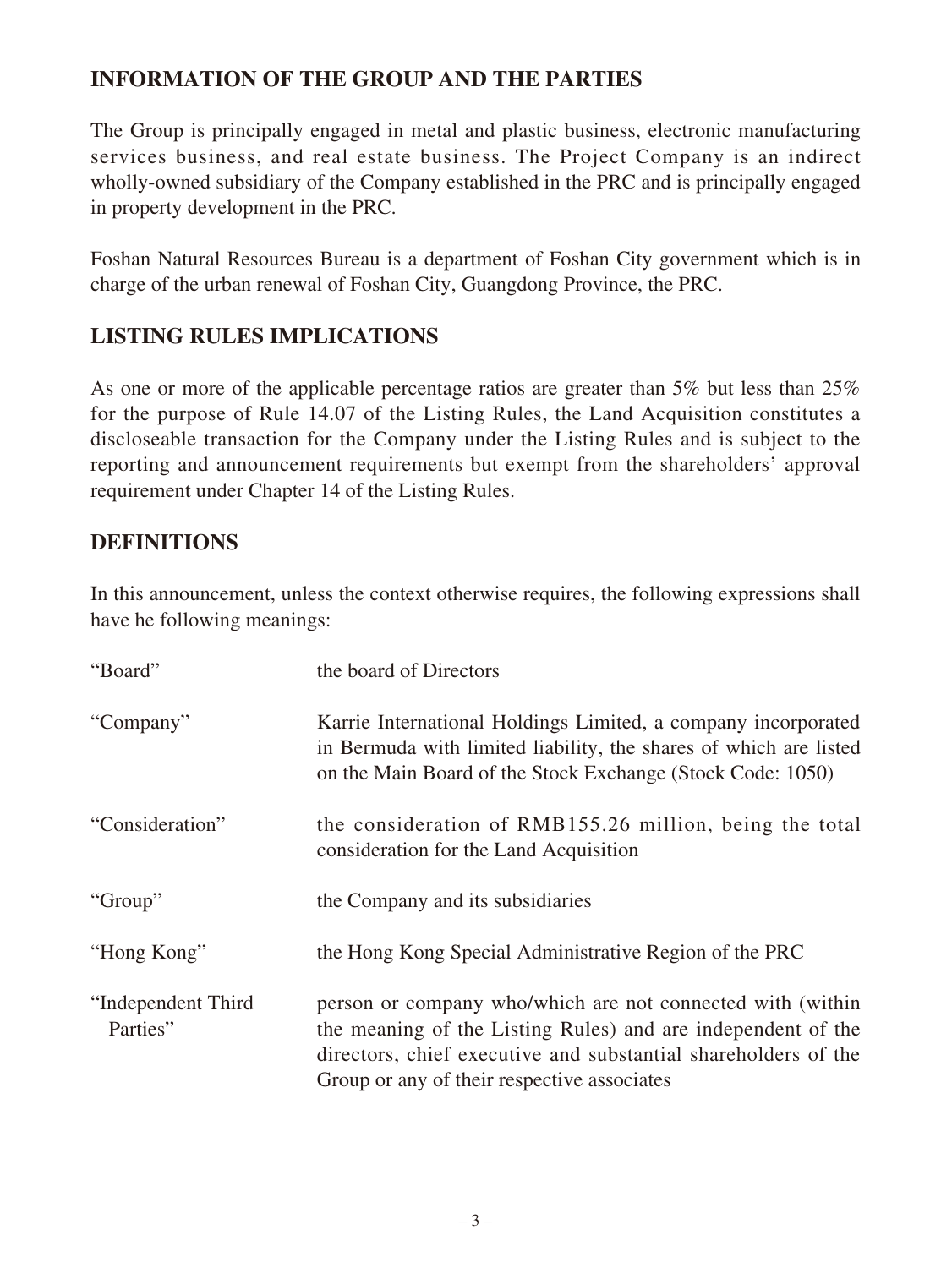| "Listing Rules"                    | the Rules Governing the Listing of Securities on The Stock<br>Exchange of Hong Kong Limited                                                                                                                                                                |
|------------------------------------|------------------------------------------------------------------------------------------------------------------------------------------------------------------------------------------------------------------------------------------------------------|
| "Land"                             | the parcel of land located at Hecheng Neighbourhood, Gaoming<br>District, Foshan City, Guangdong Province, the PRC, north to<br>Fulong Bridge and west to Fuhe Road (中國廣東省佛山市高<br>明區荷城街道富龍大橋以北、荷富路以西) with a site area of<br>approximately 34,447.69 sq.m. |
| "Land Acquisition"                 | the acquisition of the Land Use Right in respect of the Land                                                                                                                                                                                               |
| "Land Use Right"                   | 國有建設用地使用權, state-owned construction land use right of<br>the Land for residential use with a term of 70 years, compatible<br>with retail commercial, wholesale market, catering, hotel and<br>business and financial use with a term of 40 years           |
| "Land Use Right Grant<br>Contract" | State-owned Construction Land Use Right Grant Contract* (國<br>有建設用地使用權出讓合同) dated 1 April 2022 entered into<br>between the Project Company and Foshan Natural Resources<br>Bureau* (佛山市自然資源局) in relation to the Land Acquisition                          |
| "PRC"                              | the People's Republic of China, for the purpose of this<br>announcement, excludes Hong Kong, the Macau Special<br>Administrative Region of the People's Republic of China and<br>Taiwan                                                                    |
| "Project Company"                  | Foshan Jiahe Real Estate Development Co., Ltd.* (佛山嘉荷房<br>地產開發有限公司), a company established in the PRC and an<br>indirect wholly owned subsidiary of the Company                                                                                            |
| "RMB"                              | Renminbi, the lawful currency of the PRC                                                                                                                                                                                                                   |